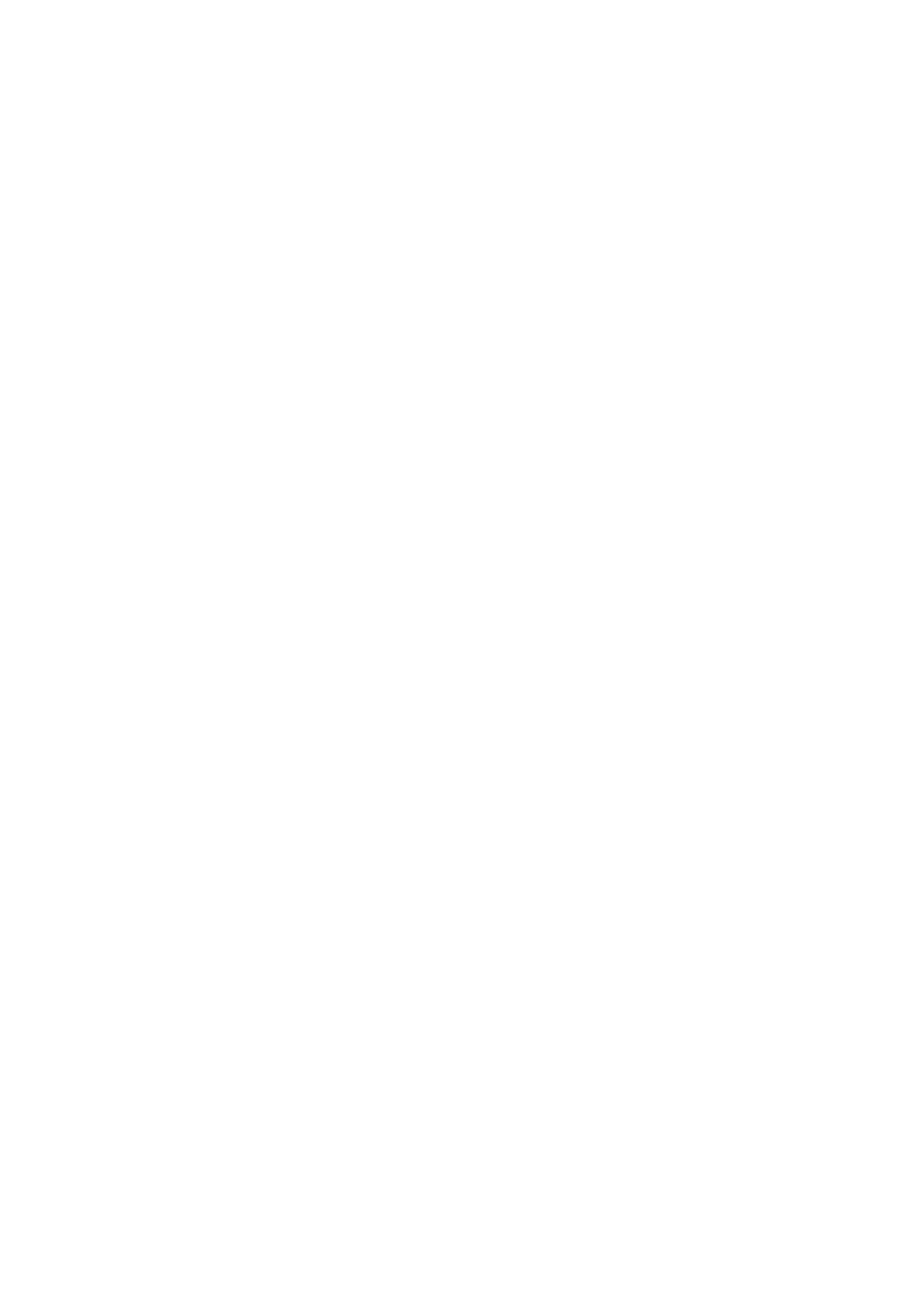# **CONTENTS PAGE**

| <b>AV</b>      | <b>Background</b>      |  |
|----------------|------------------------|--|
| 2 <sup>1</sup> | <b>Recommendations</b> |  |
| 3              | <b>Key points</b>      |  |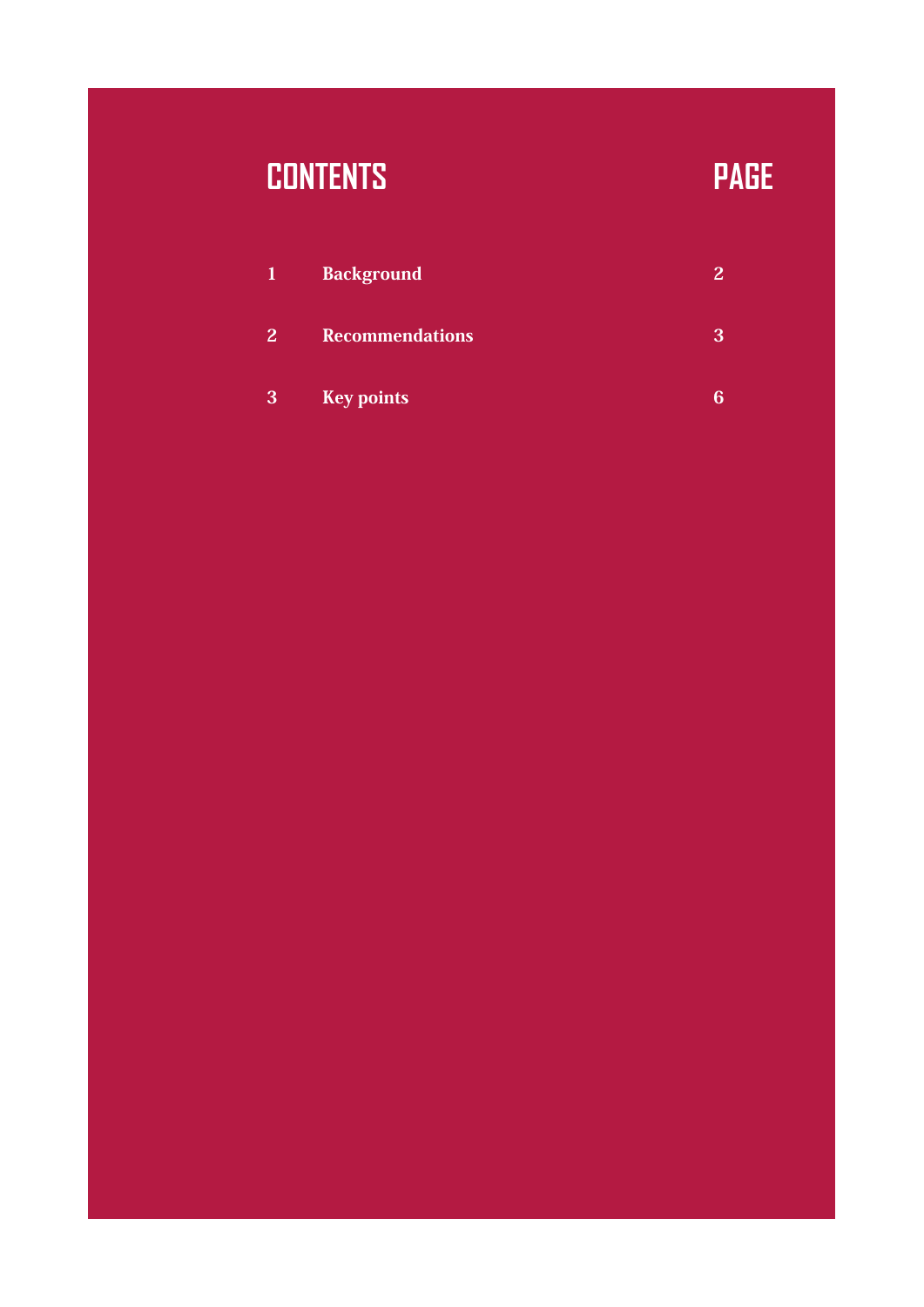## **1. Background**

Tower Hamlets was awarded 'Healthy Town' status in 2008 and associated Government funding under the Healthy Community Challenge initiative until early 2011 to enable it to tackle health inequalities including obesity. The borough was one of nine Healthy Towns nationally and the only one to be successfully awarded in London. This detailed report along with the accompanying summary paper is derived from the evidence base for the Spatial Planning Project under the Healthy Borough Programme.

Overall, people within Tower Hamlets not only suffer from one of the worse levels of deprivation in the country but also ill-health challenges and a poor quality environment. The latter can have significant influence on health including general wellbeing arising from how and where people live. Research and policy focus on the links between health and planning in the past have included:

- Healthy Cities Programme initiated by the World Health Organisation (WHO) from the mid-1980s onwards
- *Healthy Urban Planning* by Hugh Barton and Catherine Tsourou published in 2000
- *Delivering Healthier Communities in London* by the NHS London Healthy Urban Development Unit (HUDU) in 2007
- *Good Practice Note on Delivering Healthy Communities* by the Royal Town Planning Institutes (RTPI) in 2009
- *The Social Determinants of Health and the Role of Local Government* by the Local Government and Improvement and Development Agency (IDeA) in 2010, and
- Review of *Health Inequalities in England post* 2010 by Professor Sir Michael Marmot

Town or spatial planning is the means by which places are managed including the development and use of land. There is clear potential for spatial planning to have significant influence on health including wider determinants (i.e. impact on health arising from where and how people live) contributing towards a built environment which helps to support healthy living and mental wellbeing. This is recognised in the *London Plan (2011)* the spatial plan for the capital, and the *Draft National Planning Policy Framework (2011)* which seeks to simplify and consolidate national planning policy. The former treats health as a cross-cutting theme with links to a range of policy areas. The Plan contains strong policy statements on health improvement and reducing health inequalities as well as support for health infrastructure provision. The latter outlines the social role for planning in creating good quality built environments which reflect the community's needs and aspirations including wellbeing.

This report reviews health and its association with sustainability, the role of local government in advancing the health and wellbeing, evidence on the impact of planning as well as possible interventions to help improve outcomes for the local population.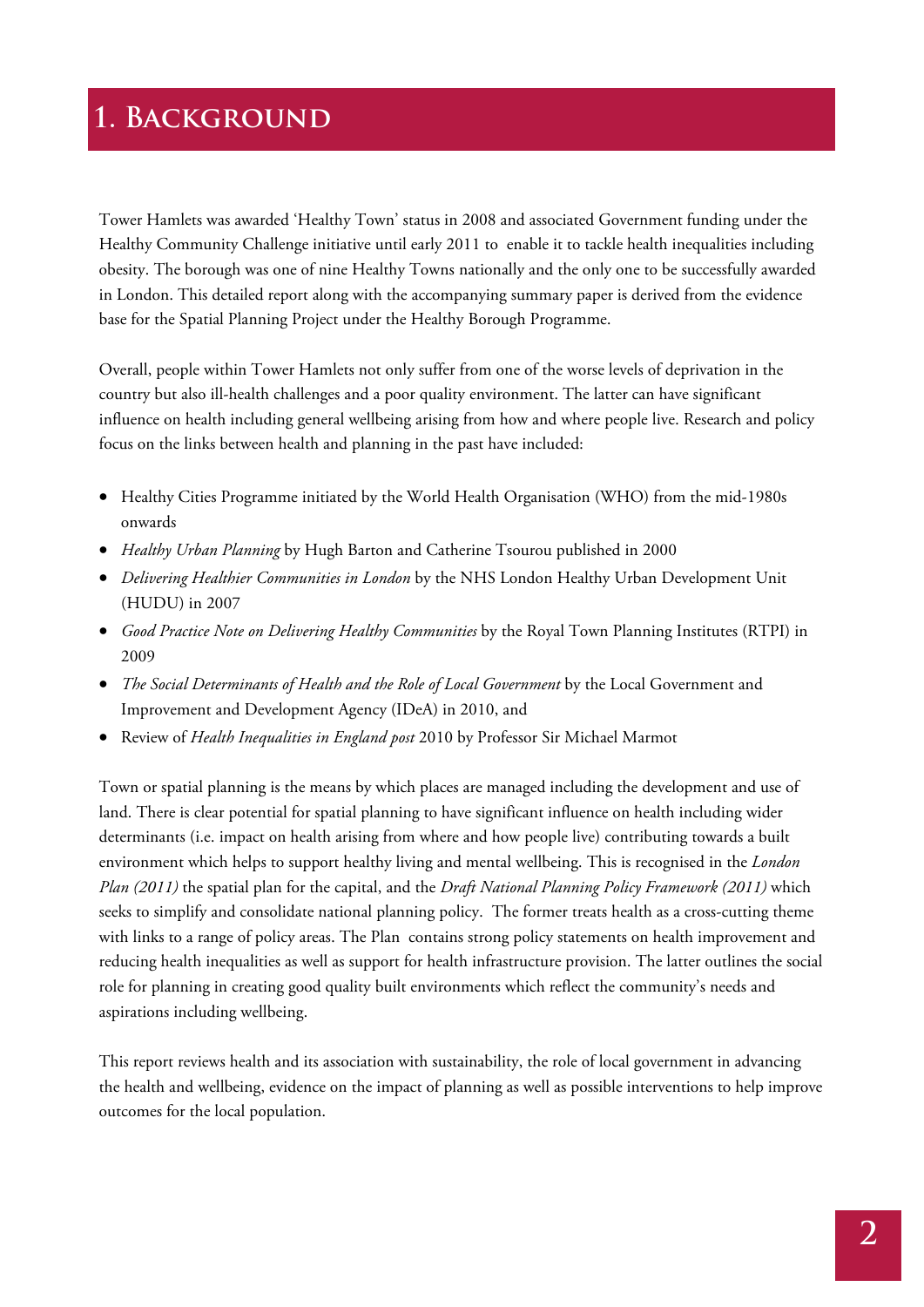# **2. Recommendations**

Spatial planning decisions have profound impacts on the health and wellbeing of communities. If these impacts are to be optimised, the scope for delivering positive long-term health and wellbeing outcomes must be recognised and specific policies adopted to achieve this. The recommendations outlined in the following pages will assist or help realise the objectives outlined in the diagram below.



While there exists significant information and guidance on planning and health, a continued practical problem has been the need for practical tools or instruments to ensure that desired policy objectives can be translated into healthy developments on the ground (this is what this piece of work tries to address as an initial step). These are structured around key themes identified in the Kings Fund and HUDU joint report as well as the Marmot report and follow-on from the Homes and Communities Agency adopted Quality Standards checklist. These are separated into two categories i.e. housing and external impacts (see tables). They include areas such as housing design, outdoor pollution and transport, green and active space, and lastly sustainability and climate change.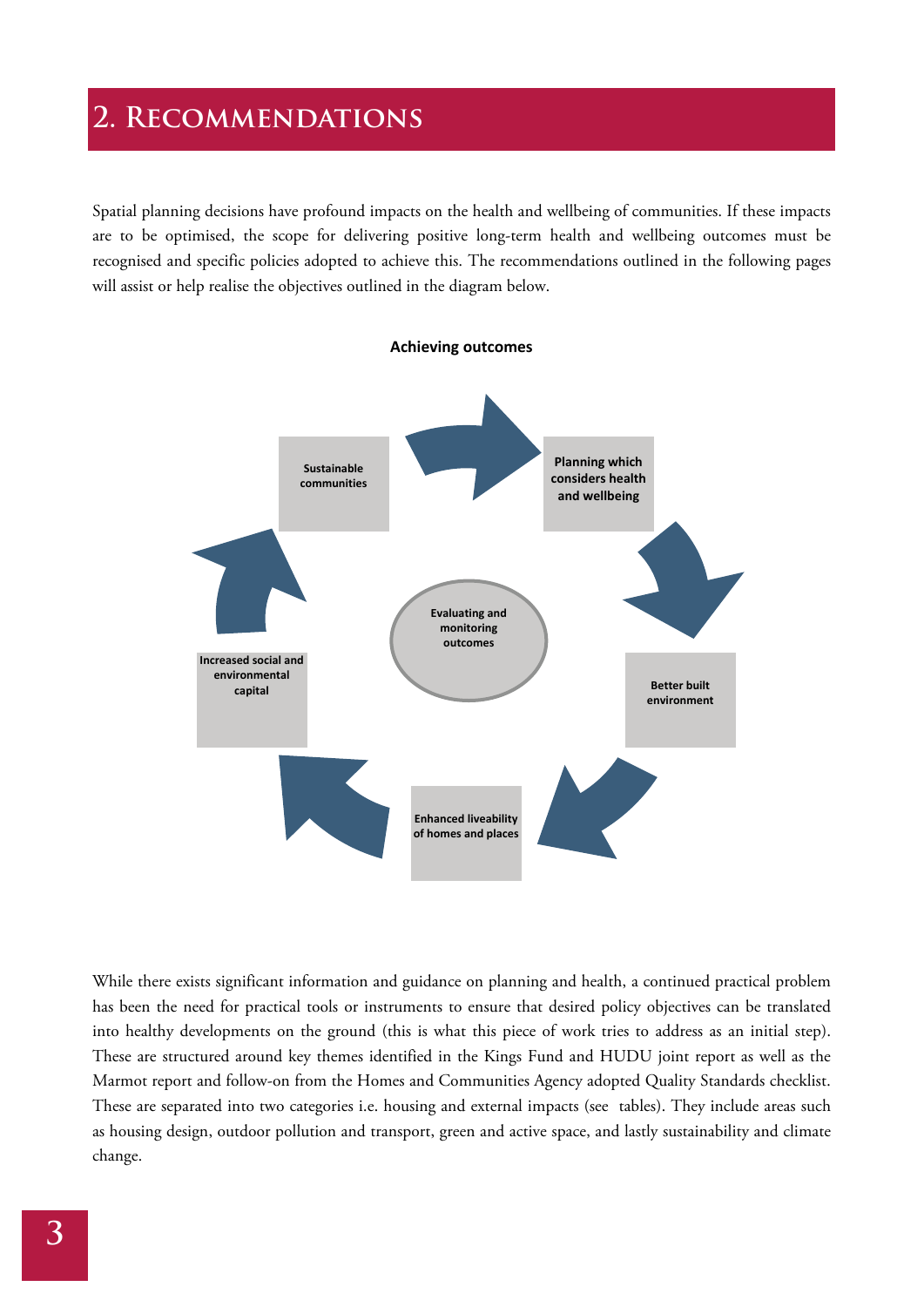Planners are under considerable pressure to deal with planning growth, associated workload, political as well as governmental considerations including budget constraints and pressures to process applications within appropriate timetables. Within this framework, planning can often be seen to be driven by rules and processes. There are also significant challenges in not over burdening developers with regards to demands, examples include multiple assessment studies and expenditure of unnecessary resources that are not relevant to mitigating the negatives impacts of proposed developments. All these factors generate competing and conflicting interests, whereby health, wellbeing and liveability can be overlooked without being realised. It is essential therefore that these elements are mainstreamed into the planning process as far as possible to help inform developers of requirements and enable planning officers to consider health and wellbeing more robust.

|         | Potential tools for addressing health issues<br><b>identified</b>                                                                                                                                                                                                                                                                                                                                                                                                                                                                                                                                                                                                                                                                                                                                                                                                                                                                                                                                                                                                                                                                                                                                                                                     | <b>Health issues potentially</b><br>addressed                                                                                                                                                                                                                                                                                                                                                                                                                                                                                                                                               |
|---------|-------------------------------------------------------------------------------------------------------------------------------------------------------------------------------------------------------------------------------------------------------------------------------------------------------------------------------------------------------------------------------------------------------------------------------------------------------------------------------------------------------------------------------------------------------------------------------------------------------------------------------------------------------------------------------------------------------------------------------------------------------------------------------------------------------------------------------------------------------------------------------------------------------------------------------------------------------------------------------------------------------------------------------------------------------------------------------------------------------------------------------------------------------------------------------------------------------------------------------------------------------|---------------------------------------------------------------------------------------------------------------------------------------------------------------------------------------------------------------------------------------------------------------------------------------------------------------------------------------------------------------------------------------------------------------------------------------------------------------------------------------------------------------------------------------------------------------------------------------------|
| Housing | 1) Code for sustainable Homes (4 and above). This incorporates:<br>• Sustainable design and construction of units<br>• A high degree of insulation and energy efficiency<br>• Homes that are accessible and adaptable to people's<br>changing circumstances (optional up to level 5)<br>• Considers daylight, sound insulation and flood risk<br>2) Building for Life (14 and above), assess how well homes and<br>neighbourhoods are designed, these include:<br>• Access to community facilities<br>. Building design and layout<br>• Social/tenure mix<br>• Access to public transport/cvertical cling provision<br>· Environmental sustainability/impact<br>3) London Housing Design Guide, provides advice on:<br>• Shared circulation, lift provision<br>• Car parking, cycle storage, refuse<br>• Minimum internal floor space (50 sqm for a 1 bed flat)<br>• Circulation in the home<br>. Dinning/kitchen area (23 sqm for a 1 bed flat)<br>• Bedroom size (8.4 sqm for a single bed flat)<br>. Provision of wheelchair accessible entrance level WC with<br>drainage enabling a shower to be fitted in the future<br>. Bathrooms designed to incorporate ease of access to bath,<br>WC and wash basin<br>. WCs capable of taking adaptations | - Respiratory disease – preventing cold/<br>damp homes<br>• Mental health – ensuring daylight, sound<br>insulation and overcrowding is prevented<br>• Cardiovascular/obesity - better design to<br>enable walking and cycling<br>• Mental health - by providing social<br>tenure mix for balanced communities, and<br>positive environmental conditions<br>• Mental health – by providing sufficient<br>space for privacy, mobility in terms of<br>physical access and use of facilities<br>• Obesity – by providing a sufficient space<br>in the kitchen area to prepare and store<br>food |
|         | 4) Secure by Design, reviews planning application in light of:<br>. Improve safety by considering design related crime and safety<br>(helping mental health and wellbeing).                                                                                                                                                                                                                                                                                                                                                                                                                                                                                                                                                                                                                                                                                                                                                                                                                                                                                                                                                                                                                                                                           | • Mental health – by addressing the fear of<br>crime<br>• Cardiovascular/obesity - by enabling<br>people to walk/cycle outside                                                                                                                                                                                                                                                                                                                                                                                                                                                              |
|         | 5) Provision of affordable homes, via targets and design guidance help<br>to ensure:<br>• Residential stability and prevention of crowding                                                                                                                                                                                                                                                                                                                                                                                                                                                                                                                                                                                                                                                                                                                                                                                                                                                                                                                                                                                                                                                                                                            | • Mental health - by addressing<br>overcrowding                                                                                                                                                                                                                                                                                                                                                                                                                                                                                                                                             |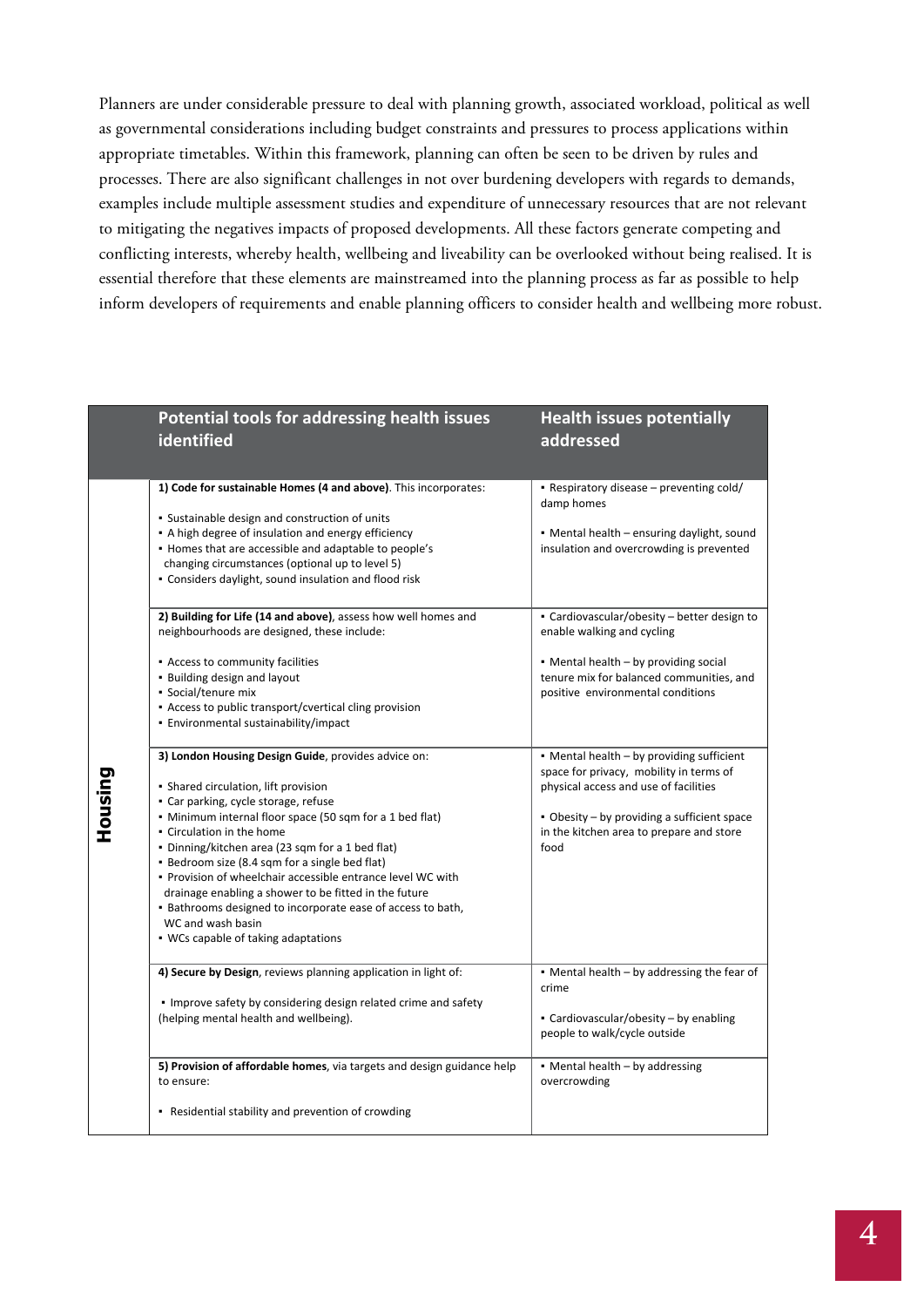|                                      | <b>Potential tools for addressing health issues</b><br>identified                                                                                                                                                                                                                                                                                                        | <b>Health issues potentially</b><br>addressed                                                                                |
|--------------------------------------|--------------------------------------------------------------------------------------------------------------------------------------------------------------------------------------------------------------------------------------------------------------------------------------------------------------------------------------------------------------------------|------------------------------------------------------------------------------------------------------------------------------|
| Outdoor pollution<br>& transport     | 6) Air quality assessment:<br>- Assessment of major developments and potential impacts<br>including additional pollution from road traffic and demand on<br>natural resources                                                                                                                                                                                            | • Respiratory disease – by limiting or helping<br>to reduce air pollution                                                    |
|                                      | 7) Sustainable travel/transport:<br>• Car free developments<br>• Green travel plans<br>• Cycling/walking routes<br>• Public transport                                                                                                                                                                                                                                    | · Cardiovascular/obesity - through<br>facilitating cycling and walking                                                       |
| Green and active space               | 8) Protection of existing open, green space and parks:<br>• Using planning policy outlined in the national planning policy (PPS9<br>and PPS17) as well as regional planning policy guidance including<br>London Plan (2008) on Metropolitan open land, Blue Ribbon<br>Network, children and young people's plan and amenity space.                                       | • Cardiovascular/obesity - to enable<br>walking, cycling, and play activities                                                |
|                                      | 9) Creation of new green spaces:<br>• Development and implementation of the Green Grid project as<br>outlined in the LDF Core Strategy to help promote active and healthy<br>lifestyles.                                                                                                                                                                                 | • Mental health - by providing green space<br>• Cardiovascular/obesity – to enable<br>walking, cycling, and play activities. |
|                                      | 10) Promoting opportunities for sport and physical activity:<br>• Use Sport England guidance on active design to promote active<br>recreation                                                                                                                                                                                                                            | • Cardiovascular/obesity - to enable physical<br>activity                                                                    |
| ω<br>climate chang<br>Sustainability | 11) Sustainable development:<br>• As outlined in PPS1 and Policy 2A.1 of the London Plan, there is a<br>need to consider sustainability as part of any development<br>. Renewable energy (including 20% onsite as set out in the London<br>Plan)<br>• Zero carbon developments<br>• Code for Sustainable Homes (see above)<br>· Sustainable travel/transport (see above) | • Respiratory disease - by limiting or<br>reducing air pollution                                                             |
|                                      | 12) Flooding prevention measures:<br>• Drainage systems<br>• Appropriate run-off areas<br>· Green space, green/brown roofs                                                                                                                                                                                                                                               | • Mental health - by mitigating against<br>flooding                                                                          |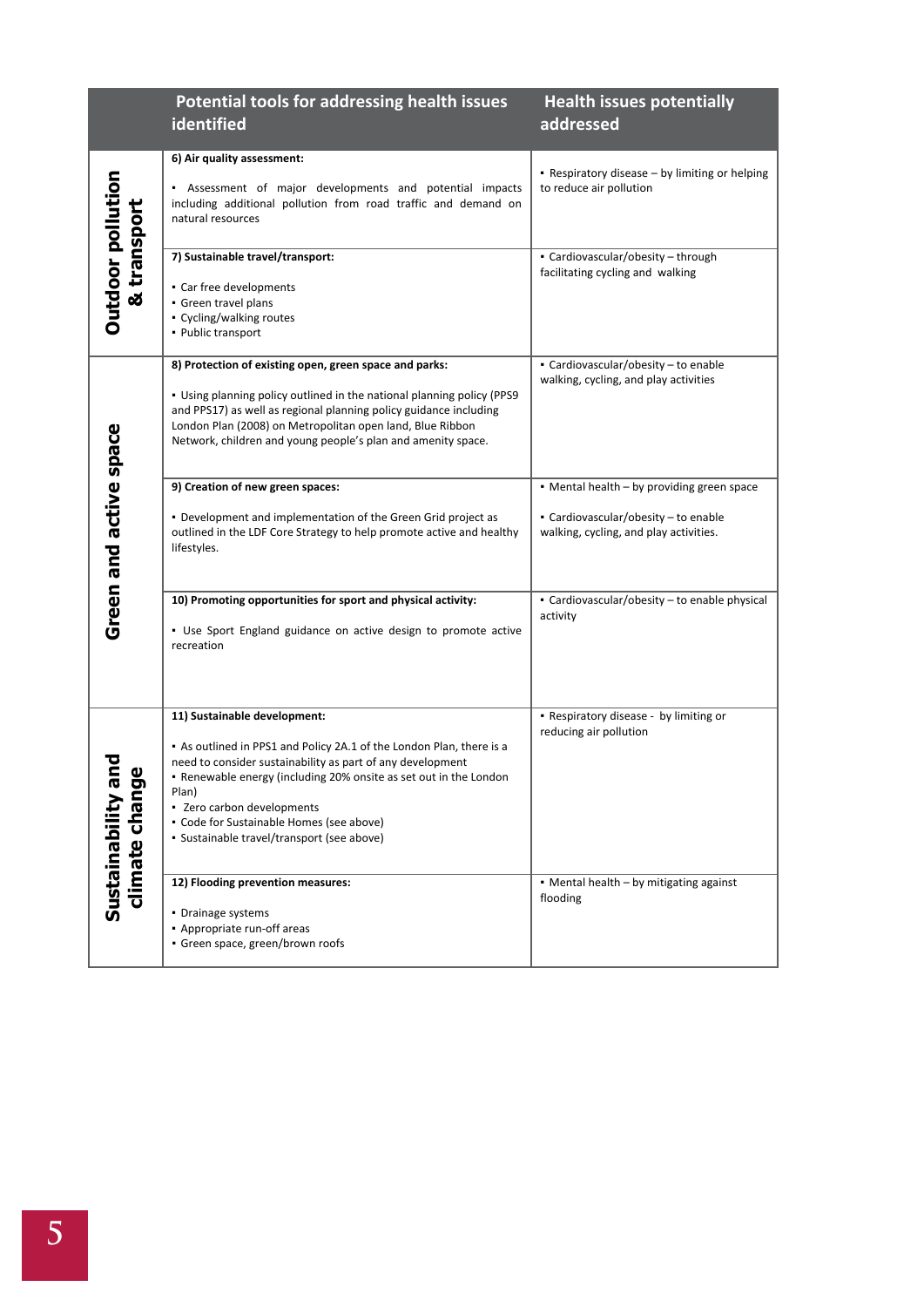# **3. Key points**

The recommendations outlined from this report as a result of the review process are structured around: 1) assessments to help evaluate development schemes; 2) ensuring homes are sustainable and healthy; 3) design support for health and wellbeing; 4) involving residents; and 5) influencing development at an early stage.

#### **1. Assessments to help evaluate developments**

- Health Impact Assessment (HIA) to be carried out on Area Action Pans (AAPs), master plans and large scale regeneration developments.
- Use of Building for Life (BfL) assessment for sustainable neighbourhoods at the application and postoccupation stages to gauge how well developments have integrated and delivered positive outcomes.
- BfL assessments should be carried out for all major residential applications (150 plus units) with a minimal rating of Level 14 (good) or above at the planning application stages.

#### **2. Ensuring sustainable homes are healthy**

- All new homes should be assessed against the health and wellbeing criteria set out in the Code for Sustainable Homes (CfSH), the national standard to guide industry in the design and construction of sustainable homes.
- All developments to meet at least Level 5 of Code for Sustainable Homes to ensure homes are healthy.
- Lifetime Homes Standard (mandatory at Code Level 6) should be considered by developers to ensure that homes are adaptable in meeting the needs of occupants at different stages of their life.

#### **3. Design support for health and wellbeing**

- A proactive approach to design should promote the health and wellbeing of new residents.
- Design and Access Statements should outline how health and wellbeing have been considered.
- Ensure sufficient design expertise and capacity to help with the delivery of a high quality environment and restrict opportunities for developers to dilute design quality when individual planning consents are granted.
- Use of the Mayor of London's Interim Housing Design Guide and Housing Supplementary Planning.
- Guidance to ensure provision of good quality and liveable homes for all.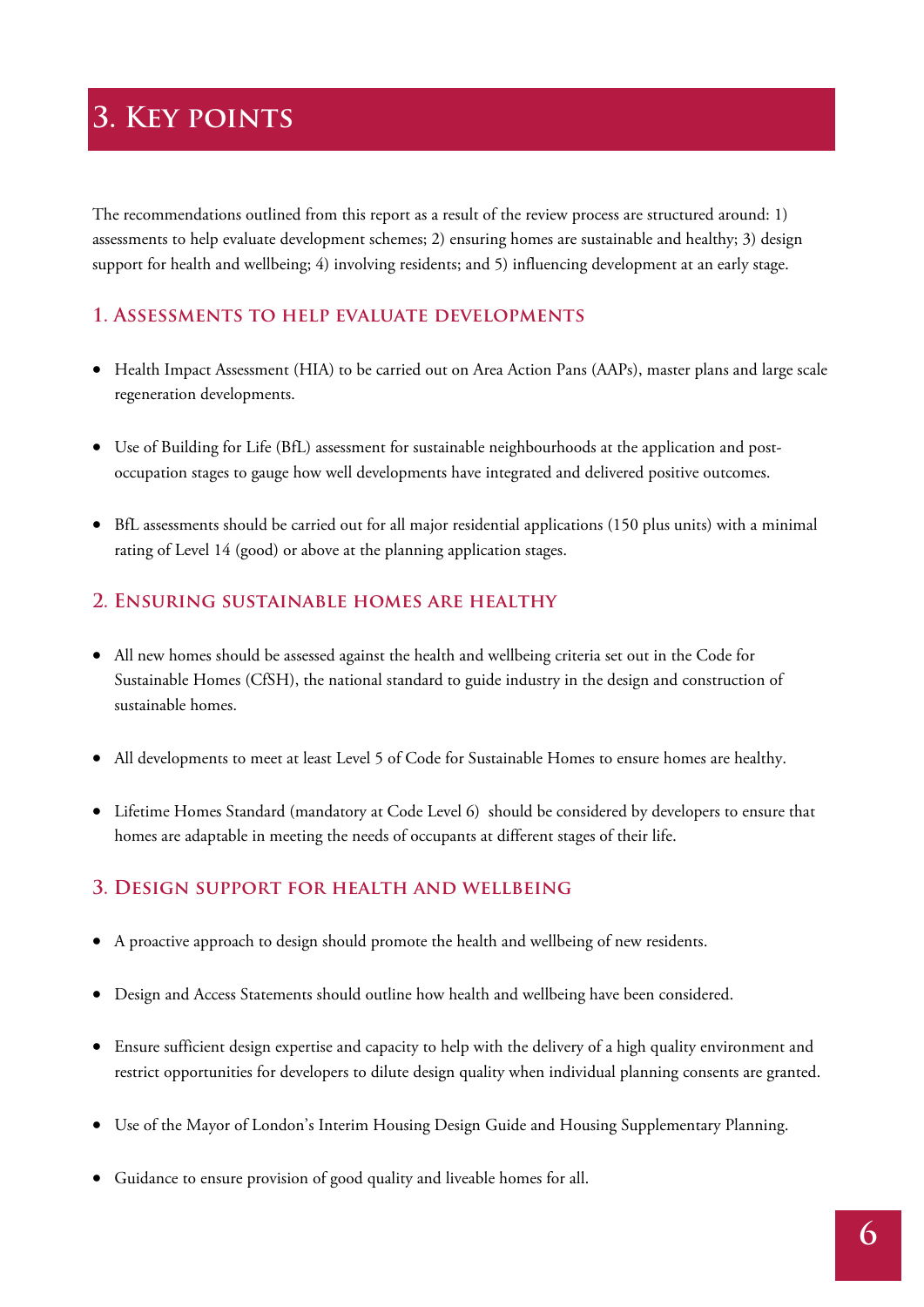- To facilitate flexibility, developers and registered social landlords should be encouraged to adopt modular housing design to facilitate future changes in housing needs within the borough.
- Drawings submitted for developments at the application stage should reflect real size furniture by having standard size tables, chairs, sofas and beds. This will help visually inform purchasers of new homes as to room size, layout and circulation space.
- There should be reasonable storage space for occupants including household appliances, clothes and personal belongings. There should also be sufficient space for food storage and preparation while separate kitchen and living space should be the norm. Where open plan kitchen and living space layouts are proposed these should be justified.
- The concept of 'active' design should be pursued by designers and developers including for example designing welcoming stairwells, informal play areas, walking and cycling routes to enable people to be physical active in their daily lives.
- Access ramps and lifts should be able to accommodate use of a ambulance trolley beds where practicable, for example ISO standard 13 person lifts should always be provided in the rectangular configuration as this can accommodate a trolley bed as apposed to the square configuration which cannot.

#### **4. Involving residents**

• Along with review of BfL assessment at post-occupation stages, qualitative information via sample interviews should be gathered from residents on how well developments have contribution towards sustainability and liveability within their localities.

#### **5. Influencing development at an early stage**

- Pre-application discussions and consideration of health impacts should take place with developers before scheme initiation where possible and the use of assessments including BfL and CfSH should be monitored to ensure that they are effective in delivering desired outcomes.
- Currently developers are not accountable for the long-term impacts of their development on their occupants. There should be a long-term study of health impacts arising from the construction and occupation of individual developments, which could be funded by developers via Section 106.